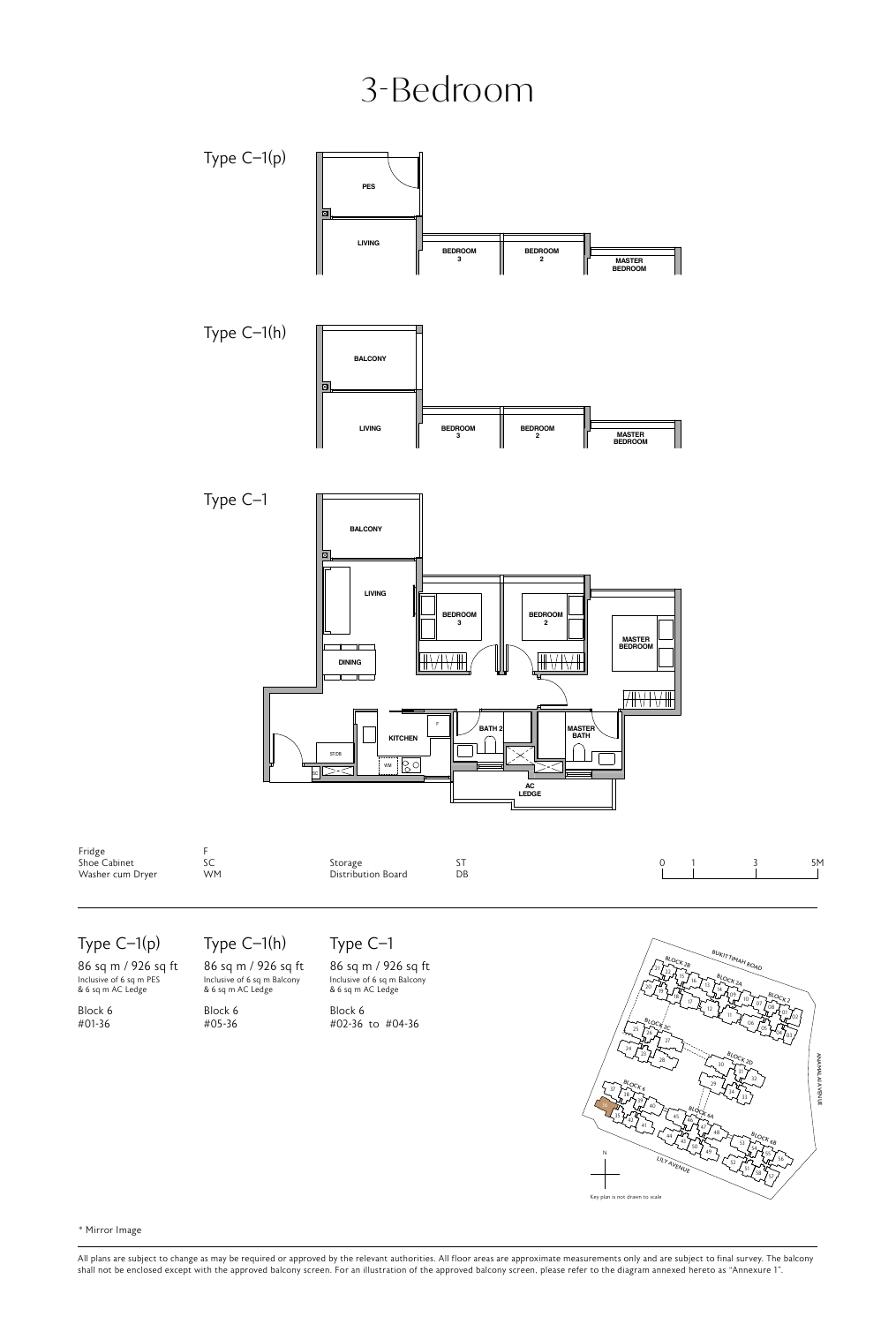### 3-Bedroom



#### Type C–2(p)

| 92 sq m / 990 sq ft<br>Inclusive of 10 sq m PES<br>& 6 sq m AC Ledge |
|----------------------------------------------------------------------|
| Block 6<br>#01-37<br>$\#01 - 41$                                     |
| Block 6A<br>#01-44 $*$<br>#01-48 $*$<br>#01-49                       |
| Block 6B<br>#01-52 $*$<br>#01-56 $*$                                 |

#### Type C–2(h)

Block 6 #05-37 #05-41 Block 6A #05-44 \* #05-48 \* #05-49 Block 6B #05-52 \* #05-56 \*

| ۰ |  |  |
|---|--|--|
|---|--|--|

| m / 990 sq ft      | 91 sq m / 980 sq ft                                                          |
|--------------------|------------------------------------------------------------------------------|
| of 10 sq m Balcony | Inclusive of 9 sq m Balcony                                                  |
| AC Ledge           | & 6 sq m AC Ledge                                                            |
|                    | Block 6<br>#02-37 to #04-37<br>#02-41 to #04-41                              |
| śА<br>$1 *$<br>} * | Block 6A<br>#02-44 to #04-44 $*$<br>#02-48 to #04-48 $*$<br>#02-49 to #04-49 |
| śВ                 | Block 6B                                                                     |
| $\mathbf{r}^*$     | #02-52 to #04-52 *                                                           |
| $\frac{1}{2}$      | #02-56 to #04-56 *                                                           |



\* Mirror Image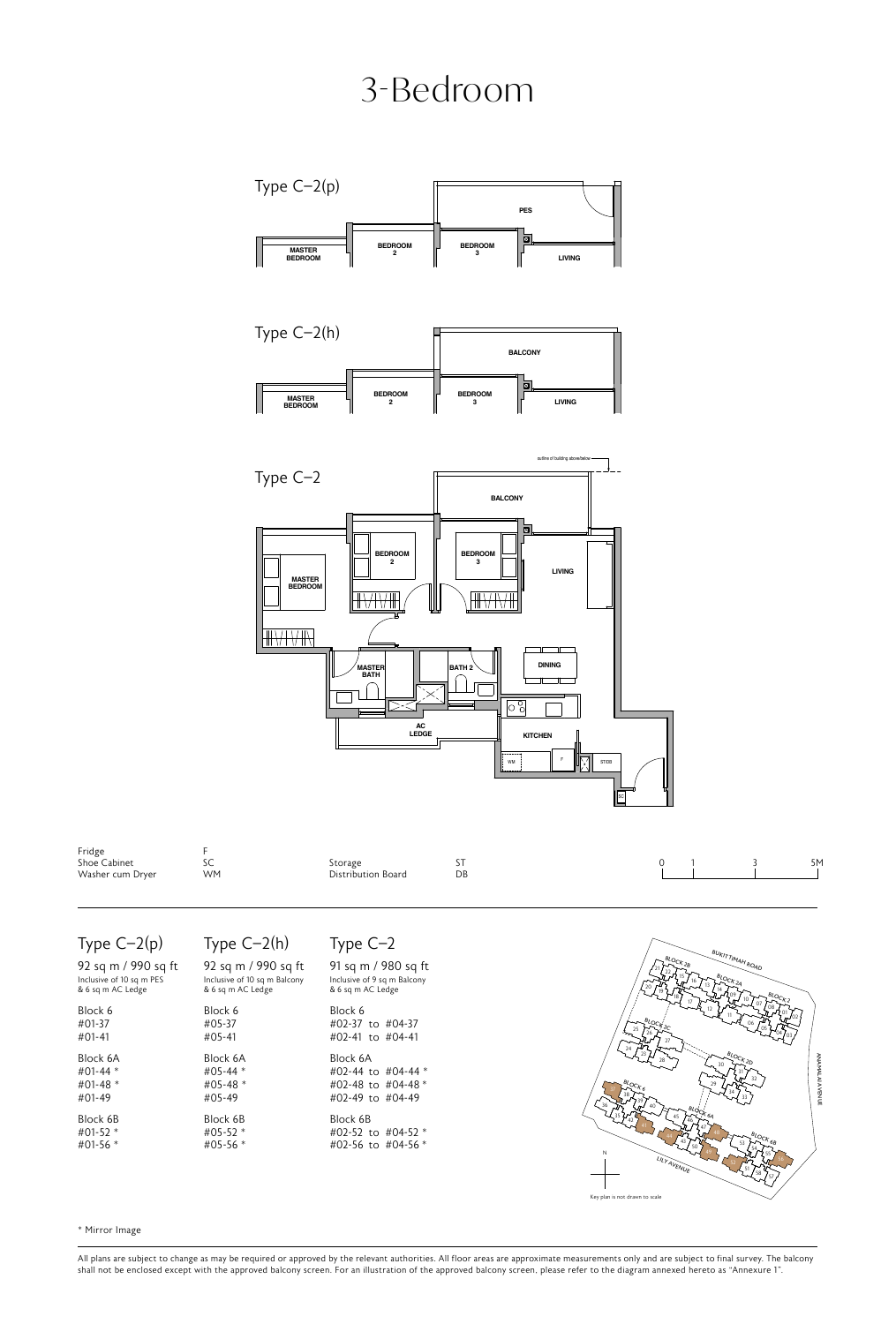### 3-Bedroom

Type C–3(p)



| Fridge           |     |                    |    |  |  |    |
|------------------|-----|--------------------|----|--|--|----|
| Shoe Cabinet     | JU. | storage            | ັ່ |  |  | 5M |
| Washer cum Dryer | WM  | Distribution Board | DB |  |  |    |
|                  |     |                    |    |  |  |    |

### Type C–3(p)

92 sq m / 990 sq ft Inclusive of 10 sq m PES & 7 sq m AC Ledge

Block 2C #01-27

Block 2D #01-30 \*



BLOCK 2B <sup>21</sup> <sup>22</sup>

BUKIT TIMAH ROAD

\* Mirror Image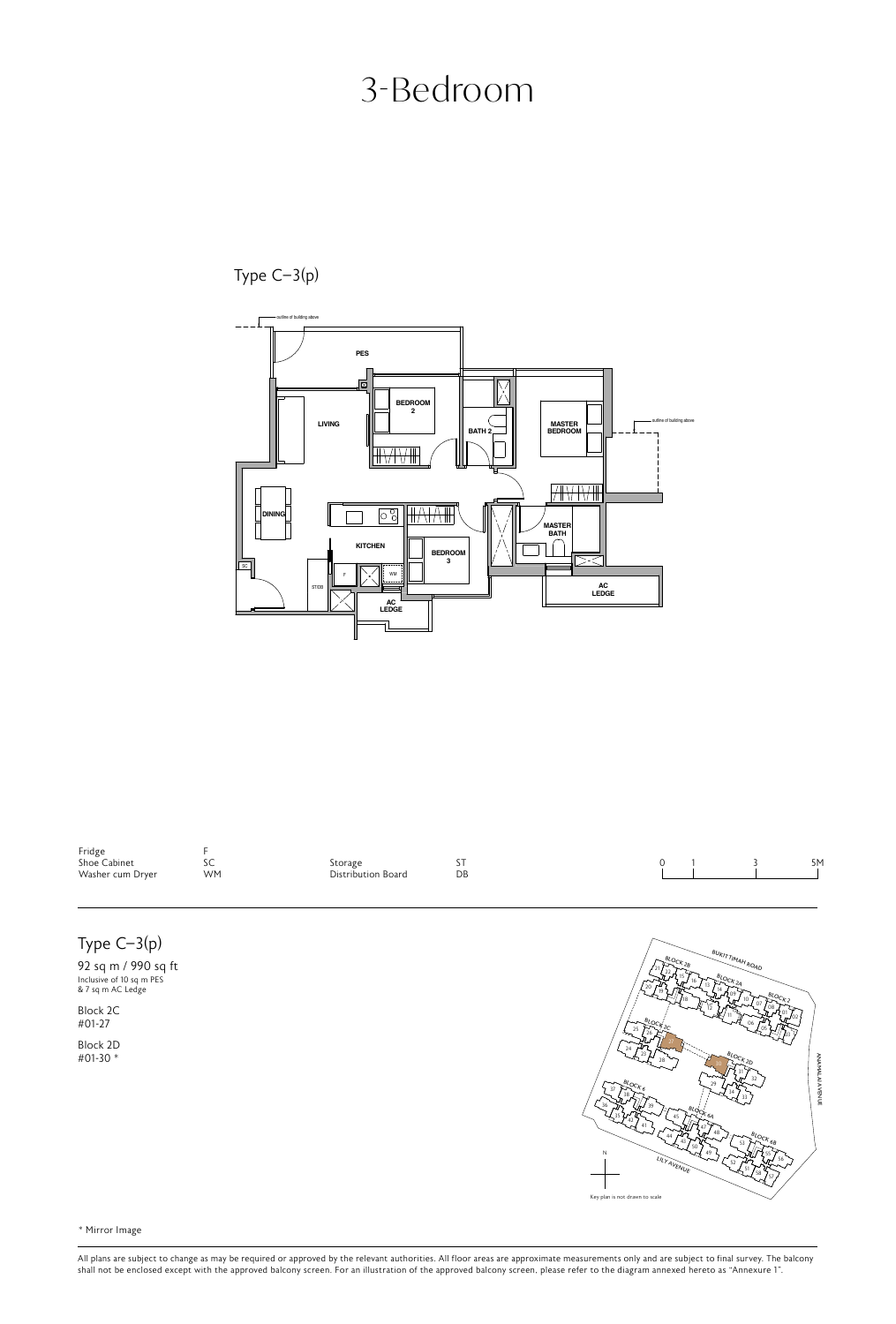# 3-Bedroom + Study





 $F_{\rm s}$  - Shoe Cabinet WM - Washer Washer Washer Wood Cabinet Washer Wood - Washer Wood - Washer Wood Cabinet Washer and Dryer Wood Cabinet Wood Cabinet Washer and Dryer Wood Cabinet Wood Cabinet Wood Cabinet Wood Cabine

#### Type CS–1(h)

97 sq m / 1044 sq ft Inclusive of 10 sq m Balcony & 6 sq m AC Ledge

Block 2A #05-11 #05-12 \*

F - Fridge SC - Shoe Cabinet WM - Washer cum Dryer WD - Washer and Dryer  $S_{\rm C}$  storage DB - Distribution Board WIC - Walk-in Closet DW -  $S_{\rm C}$ Type CS–1

ST - Storage DB - Distribution Board WIC - Walker DB - Walker DW - Walker DW - Walker DW - Dishwasher DW - Dishwasher DW - Dishwasher DW - Dishwasher DW - Dishwasher DW - Dishwasher DW - Dishwasher DW - Dishwasher DW - Dis **97 sq m / 1044 sq ft**<br>Inclusive of 10 sq m Balcony<br>& 6 sq m AC Ledge Block 2A #02-11 to #04-11 #02-12 to #04-12 \*



\* Mirror Image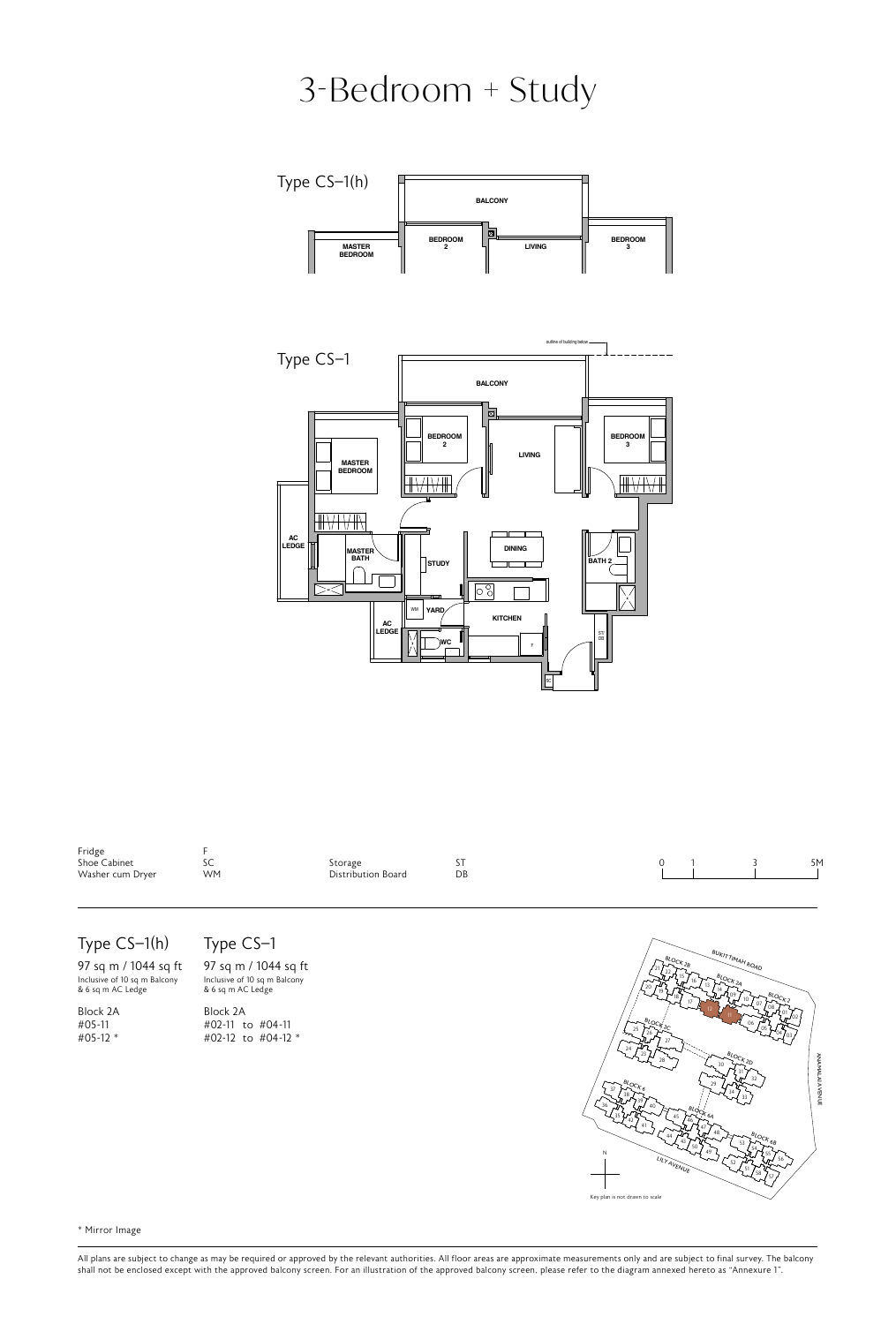### **PES** 3-Bedroom + Study



Type CS–2(p)

| 100 sq m / 1076 sq ft<br>Inclusive of 10 sq m PES<br>& 6 sq m AC Ledge | Inclusive of 10 sq m Balcony<br>& 6 sq m AC Ledge | 100 sq m / 1076 sq ft | 99 sq m / 1066 sq ft<br>Inclusive of 9 sq m Balcony<br>& 6 sq m AC Ledge |           |
|------------------------------------------------------------------------|---------------------------------------------------|-----------------------|--------------------------------------------------------------------------|-----------|
| Block 2                                                                | Block 2                                           | Block 6               | Block 2                                                                  | Block     |
| #01-06 $*$                                                             | $#05-06$ *                                        | #05-40 $*$            | #02-06 to #04-06 $*$                                                     | $#02 - 4$ |
| Block 2C                                                               | Block 2B                                          | Block 6A              | Block 2B                                                                 | Block     |
| #01-24 $*$                                                             | $#05-17$                                          | $#05 - 45$            | #02-17 to #04-17                                                         | $#02-4$   |
| Block 2D                                                               | Block 2C                                          | Block 6B              | Block 2C                                                                 | Block     |
| #01-32 $*$                                                             | #05-24 $*$                                        | $#05-53$              | #02-24 to #04-24 $*$                                                     | $#02 -$   |
|                                                                        | Block 2D<br>#05-32 $*$                            |                       | Block 2D<br>#02-32 to #04-32 $*$                                         |           |

#### Type CS–2(h) Type CS–2 Type CS–2

| 100 sq m / 1076 sq ft       |            | 99 sq m / 1066 sq ft           |               |  |  |
|-----------------------------|------------|--------------------------------|---------------|--|--|
| nclusive of 10 sq m Balcony |            | Inclusive of 9 sq m Balcony    |               |  |  |
| & 6 sq m AC Ledge           |            | & 6 sq m AC Ledge              |               |  |  |
| Block 2                     | Block 6    | Block 2                        | Block 6       |  |  |
| #05-06 *                    | #05-40 $*$ | #02-06 to #04-06 $*$           | #02-40 t      |  |  |
| Block 2B                    | Block 6A   | Block 2B                       | Block 6A      |  |  |
| #05-17                      | #05-45     | #02-17 to #04-17               | $#02 - 45$ to |  |  |
| Block 2C.                   | Block 6B   | Block 2C                       | Block 6B      |  |  |
| #05-24 *                    | $#05-53$   | #02-24 to #04-24 $*$           | $#02 - 53$ to |  |  |
| Block 2D<br>#05-32 *        |            | Block 2D<br>#02-32 to #04-32 * |               |  |  |





51

\* Mirror Image